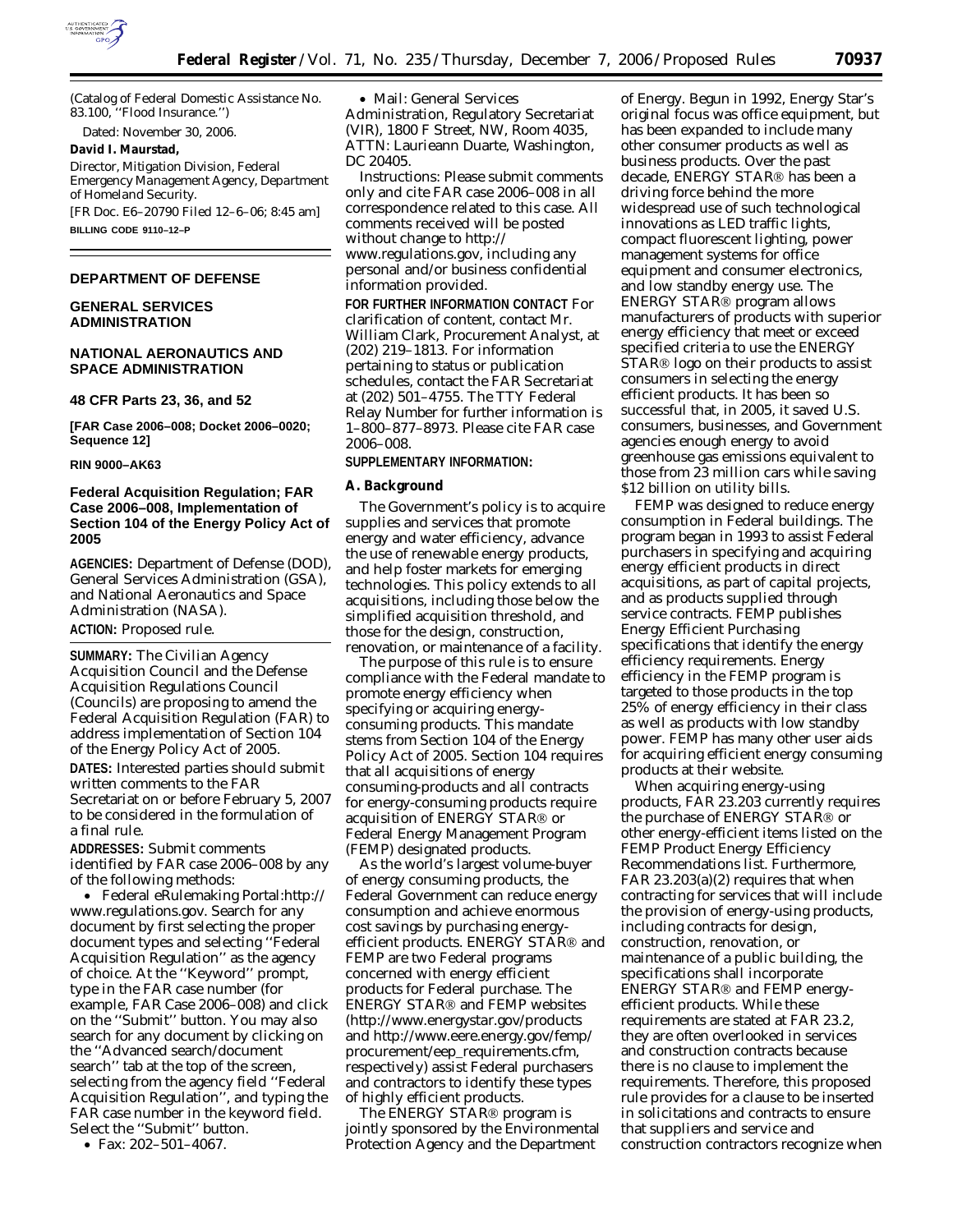energy-consuming products must be ENERGY STAR<sup>®</sup> or FEMP-designated. The proposed rule—

(1) Defines ''FEMP-designated product,'' as used in FAR Subpart 23.2, as a product that is designated under the Federal Energy Management Program of the Department of Energy as being among the highest 25 percent of equivalent products for energy efficiency (42 U.S.C. 8259b);

(2) Provides that the term ''product,'' as used in the subpart, does not include any energy consuming product or system designed or procured for combat or combat-related missions (42 U.S.C. 8259b);

(3) Consistent with the Energy Policy Act of 2005, provides for use of the terms ''energy-consuming'' and ''FEMPdesignated product'' vice ''energyusing'' and ''FEMP Product Energy Efficiency Recommendations product list'', respectively;

(4) Transfers the responsibility for imposing the requirement for ENERGY STAR<sup>®</sup> or FEMP-designated products from contract specifications to a contract clause;

(5) Provides two exemptions for acquiring ENERGY STAR<sup>®</sup> or FEMPdesignated products; and

(6) Prescribes a contract clause to be used in all solicitations and contracts when energy-consuming products will be-

(a) Delivered by the contractor;

(b) Furnished by the contractor in the performance of services at a Federallycontrolled facility; or

(c) Specified in the design, construction, renovation, or maintenance of a facility.

This is not a significant regulatory action and, therefore, was not subject to review under Section 6(b) of Executive Order 12866, Regulatory Planning and Review, dated September 30, 1993. This rule is not a major rule under 5 U.S.C. 804.

## **B. Regulatory Flexibility Act**

The Councils do not expect this proposed rule to have a significant economic impact on a substantial number of small entities within the meaning of the Regulatory Flexibility Act, 5 U.S.C. 601, *et seq.*, because it only emphasizes existing requirements. Whereas the Councils recognize that the rule may affect small entities performing contracts for those agencies that have not fully implemented the program in service and construction contracts, the number of entities affected, and the extent to which they will be affected, is not expected to be significant. The rule may affect the types of products these businesses use during contract

performance. Assistance (including product listings and recommendations) is available to all firms at the ENERGY STAR<sup>®</sup> and FEMP websites, *http:// www.energystar.gov/products* and *http://www.eere.energy.gov/femp/ procurement/eep*\_*requirements.cfm*, respectively. Options to comply with the requirements of the rule can be as simple as purchasing ENERGY STAR or FEMP-designated products when performing service and construction contracts. An Initial Regulatory Flexibility Analysis has, therefore, not been performed. We invite comments from small businesses and other interested parties. The Councils will consider comments from small entities concerning the affected FAR Parts 23, 36, and 52 in accordance with 5 U.S.C. 610. Interested parties must submit such comments separately and should cite 5 U.S.C. 601, *et seq.* (FAR case 20006– 008), in correspondence.

## **C. Paperwork Reduction Act**

The Paperwork Reduction Act does not apply because the proposed changes to the FAR do not impose information collection requirements that require the approval of the Office of Management and Budget under 44 U.S.C. 3501, *et seq.* 

## **List of Subjects in 48 CFR Parts 23, 36, and 52**

Government procurement.

Dated: November 27, 2006.

## **Ralph De Stefano,**

*Director, Contract Policy Division.* 

Therefore, DOD, GSA, and NASA propose amending 48 CFR parts 23, 36, and 52 as set forth below:

1. The authority citation for 48 CFR parts 23, 36, and 52 continues to read as follows:

Authority: 40 U.S.C. 121(c); 10 U.S.C. chapter 137; and 42 U.S.C. 2473(c).

# **PART 23—ENVIRONMENT, ENERGY AND WATER EFFICIENCY, RENEWABLE ENERGY TECHNOLOGIES, OCCUPATIONAL SAFETY, AND DRUG-FREE WORKPLACE**

2. Amend Subpart 23.2 by a. Redesignating sections 23.201, 23.202, 23.203, and 23.204 as 23.202, 23.203, 23.204, and 23.206, respectively;

b. Adding a new sections 23.201, 23.205, and 23.207;

c. Removing from paragraph (b) of the newly designated section 23.202 ''8253,'' and adding ''8253, 8259b,'' in its place;

d. Revising the newly designated section 23.204.

The added and revised text reads as follows:

## **23.201 Definitions.**

As used in this subpart— *FEMP-designated product* means a product that is designated under the Federal Energy Management Program of the Department of Energy as being among the highest 25 percent of equivalent products for energy efficiency (42 U.S.C. 8259b).

*Product* does not include any energyconsuming product or system designed or procured for combat or combatrelated missions (42 U.S.C. 8259b).

\* \* \* \* \*

## **23.204 Energy-efficient products.**

(a) Unless exempt as provided at 23.205—

(1) When acquiring energy-consuming products listed in the ENERGY STAR Program or Federal Energy Management Program (FEMP)—

(i) Agencies shall purchase ENERGY STAR<sup>®</sup> or FEMP-designated products; and

(ii) For products that consume power in a standby mode and are listed on FEMP's Low Standby Power Devices product listing, agencies shall—

(A) Purchase items which meet FEMP's standby power wattage recommendation or document the reason for not purchasing such items; or

(B) If FEMP has listed a product without a corresponding wattage recommendation, purchase items which use no more than one watt in their standby power consuming mode. When it is impracticable to meet the one watt requirement, agencies shall purchase items with the lowest standby wattage practicable; and

(2) When contracting for services or construction that will include the provision of energy-consuming products, agencies shall specify products that comply with the applicable requirements in paragraph (a)(1) of this section.

(b) Information is available via the Internet about—

(1) ENERGY STAR<sup>®</sup> at *http:// www.energystar.gov/products*; and (2) FEMP at *http://www.eere.energy.gov/ femp/ procurement/ eep*\_*requirements.cfm*.

### **23.205 Procurement exemptions.**

An agency is not required to procure an ENERGY STAR<sup>®</sup> or FEMPdesignated product if the head of the agency determines in writing that—

(a) No ENERGY STAR<sup>®</sup> or FEMPdesignated product is reasonably available that meets the functional requirements of the agency; or